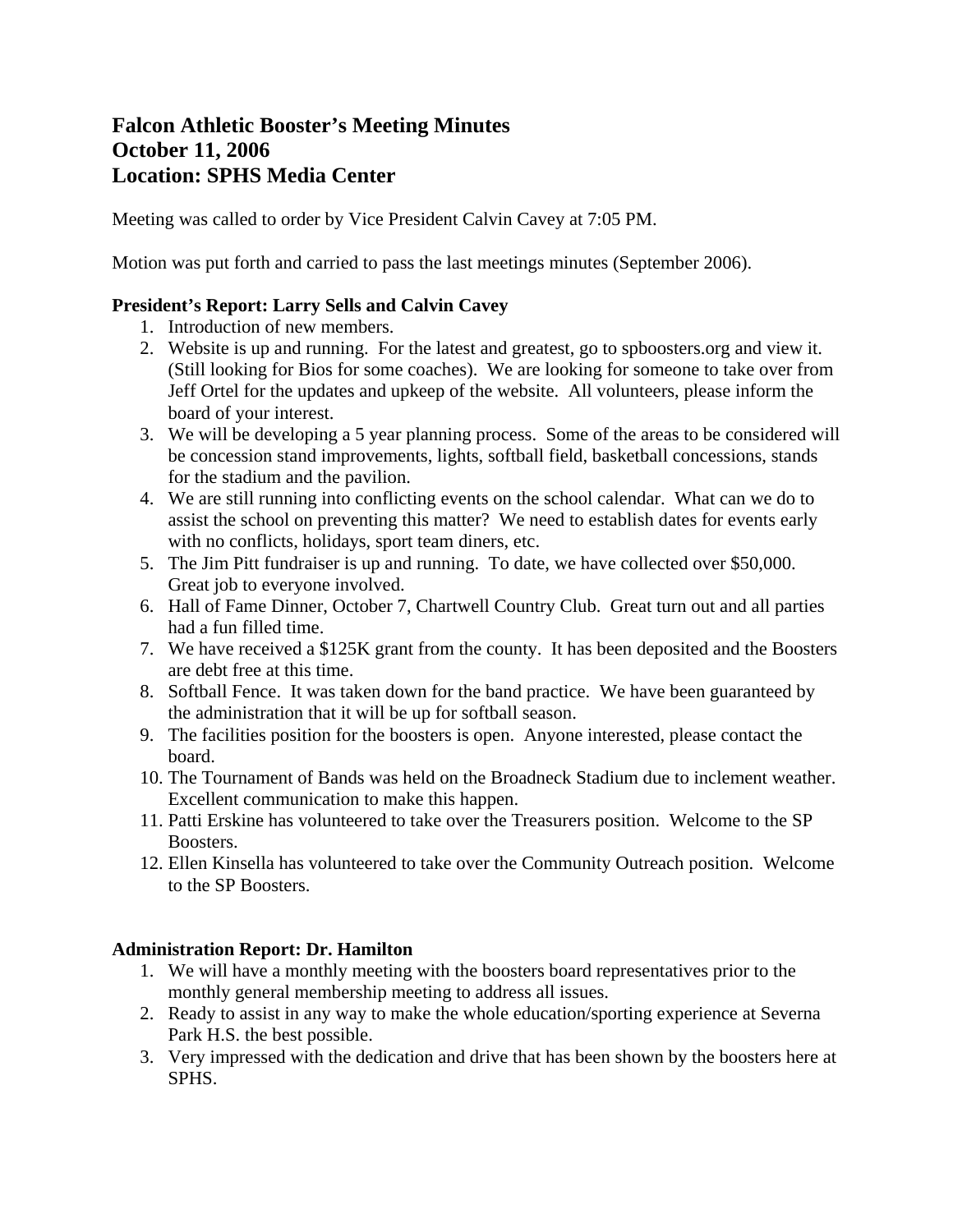## **Treasurer Report: Jeff Ortell**

- 1. Please see the October 11, 2006 report prepared by Korwek & Company. The report reflects all transactions for the boosters as of October 11, 2006.
- 2. We currently have \$199,330.01 in our checking/savings account with a total equity of \$129,006.57.
- 3. There has been a line item added to the financial balance sheet.
- 4. The Credit Card link is still providing extra revenue to the boosters with no added labor. Please check with the local businesses for possible conversion to this program.
- 5. All team accounts have been credited with their respective annual allotments for 2006- 2007 school years.

## **Concessions Report: Betty**

This is the final year for Betty. We are working on the transition team for this move. This is our biggest money maker for the boosters and needs to keep running for our continued support of the teams. Betty handed out assignments for the fall season concession schedule to all team representatives. The "Concession Stand Job Responsibilities" were handed out and are being filled to cover all positions in the near future.

#### **Membership Report: Beth Wiley**

- 1. Beth reported 89 new membership applications were handed in.
- 2. Fall rosters need to be turned in so Beth can see if the teams are 100%.
- 3. For the year, we have brought in \$13,935 in membership dues.

#### **Facilities Report: Calvin Cavey**

- 1. BB&T has come forward to pledge \$10,000 towards the new score board for the stadium. More information to follow.
- 2. Projects to be undertaken over the next year:
	- a. Home side bleachers in the stadium
	- b. Andy Borland Sign for the field house.
	- c. New Concession stand on the home side of the stadium.
	- d. Advertisement sign for BB&T.
	- e. Bleachers for the Gym.

# **Athletic Director's Report: Wayne Mook**

- 1. Golf Team won the County Championship.
- 2. 10/23 JV Cheerleading Tournament
- 3. 11/13 Winter Sports Registration
- 4. 11/15 First Day of practice Winter Sports
- 5. Greg LaGrand is the new Sports Coordinator for the county.
- 6. Swimming starts on 11/15